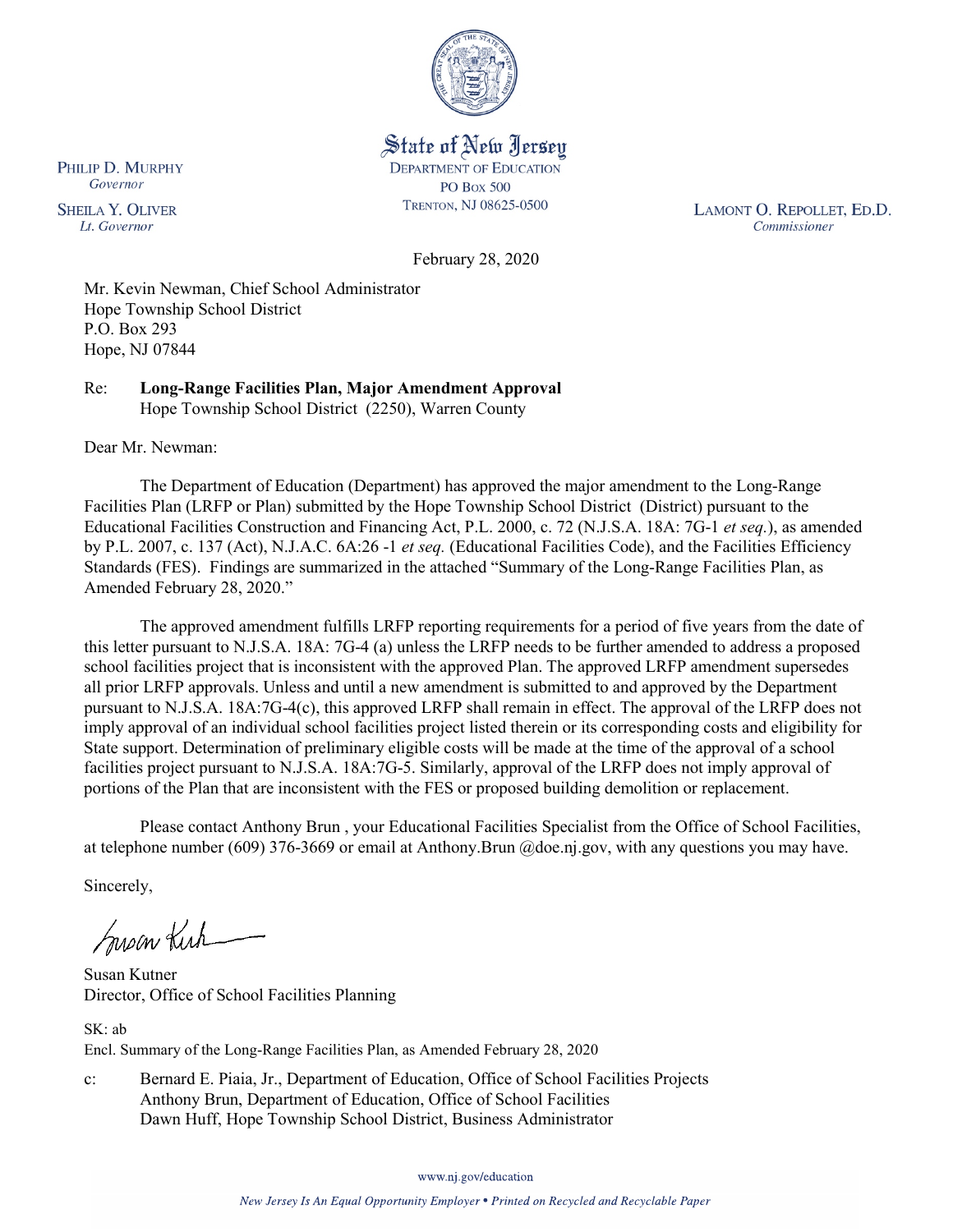# **Hope Township School District (2250) Summary of the Long-Range Facilities Plan, as Amended February 28, 2020**

The Department of Education (Department) has completed its review of the major amendment to the Long-Range Facilities Plan (LRFP or Plan) submitted by the Hope Township School District (District) pursuant to the Educational Facilities Construction and Financing Act, P.L. 2000, c. 72 (N.J.S.A. 18A: 7G-1 *et seq.*), as amended by P.L. 2007, c. 137 (Act), N.J.A.C. 6A:26-1 et seq. (Educational Facilities Code), and the Facilities Efficiency Standards (FES).

The following provides a summary of the District's approved amended LRFP. The summary is based on the standards set forth in the Act, the Educational Facilities Code, the FES, District-reported information in the Department's LRFP reporting system, and supporting documentation. The referenced reports in *italic* text are standard reports available on the Department's LRFP website.

### **1. Inventory Overview**

The District is classified as a Regular Operating District (ROD) for funding purposes. It provides services for students in grades PK-8.

The District identified existing and proposed schools, sites, buildings, rooms, and site amenities in its LRFP. Table 1 lists the number of existing and proposed district schools, sites, and buildings. Detailed information can be found in the *School Asset Inventory Report* and the *Site Asset Inventory Report.*

**As directed by the Department, school facilities projects that have received initial approval by the Department and have been approved by the voters, if applicable, are represented as "existing" in the LRFP.** Approved projects that include new construction and/or the reconfiguration/reassignment of existing program space are as follows: n/a.

#### **Table 1: Number of Schools, School Buildings, and Sites**

|                                              | Existing | <b>Proposed</b> |
|----------------------------------------------|----------|-----------------|
| Number of Schools (assigned DOE school code) |          |                 |
| Number of School Buildings <sup>1</sup>      |          |                 |
| Number of Non-School Buildings <sup>2</sup>  |          |                 |
| Number of Vacant Buildings                   |          |                 |
| Number of Sites                              |          |                 |

*1 Includes district-owned buildings and long-term leases serving students in district-operated programs 2 Includes occupied district-owned buildings not associated with a school, such as administrative or utility buildings*

Based on the existing facilities inventory submitted by the District:

- Schools using leased buildings (short or long-term):  $n/a$
- Schools using temporary classroom units (TCUs), excluding TCUs supporting construction: n/a
- Vacant/unassigned school buildings:  $n/a$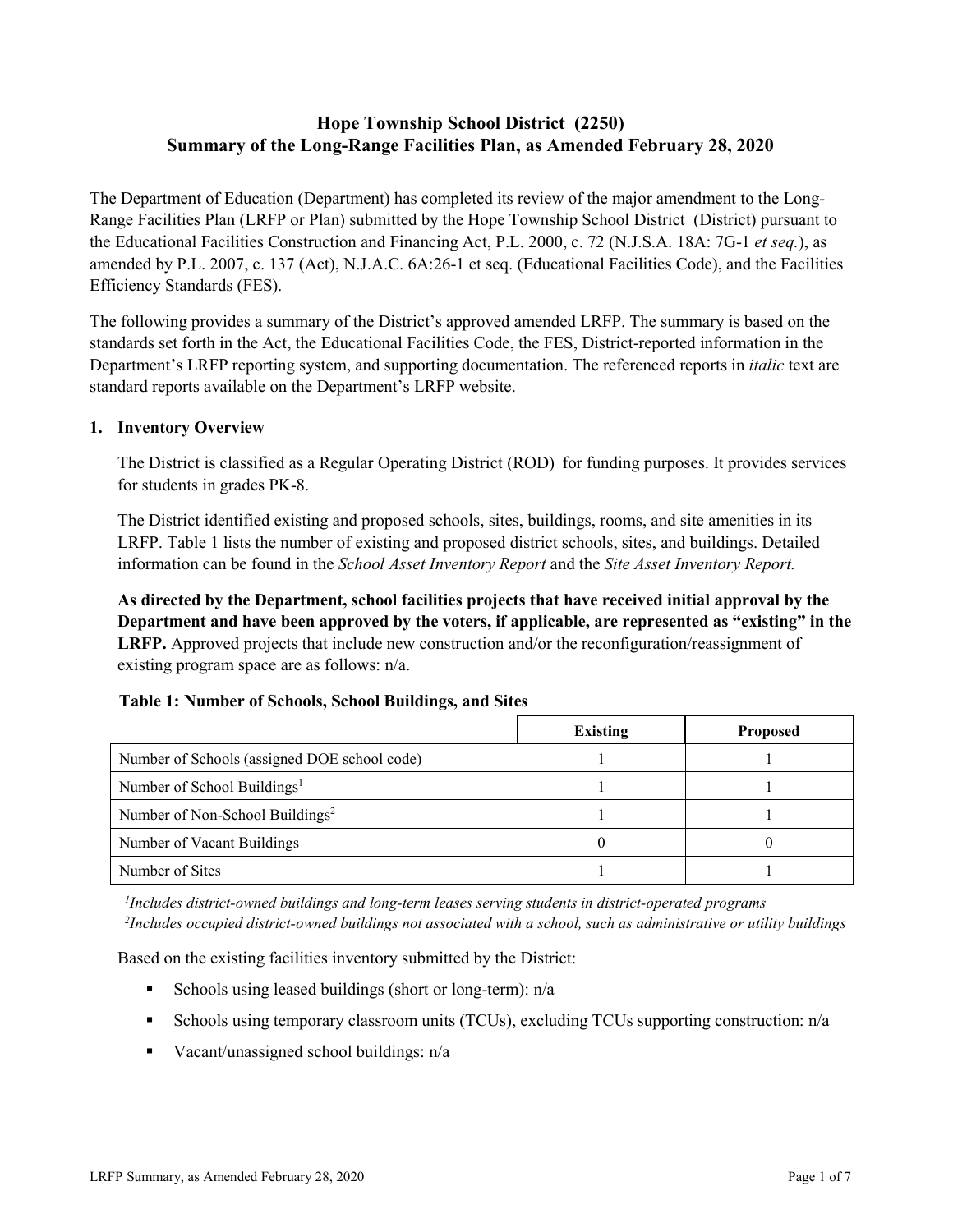**FINDINGS** The Department has determined that the proposed inventory is adequate for approval of the District's LRFP amendment. However, the LRFP determination does not imply approval of an individual school facilities project listed within the LRFP; the District must submit individual project applications for project approval.

# **2. District Enrollments**

The District determined the number of students, or "proposed enrollments," to be accommodated for LRFP planning purposes on a district-wide basis and in each school.

The Department minimally requires the submission of a standard cohort-survival projection using historic enrollment data from the Application for School State Aid (ASSA) or NJ Smart. The cohort-survival method projection method forecasts future students based upon the survival of the existing student population as it moves from grade to grade. A survival ratio of less than 1.00 indicates a loss of students, while a survival ratio of more than 1.00 indicates the class size is increasing. For example, if a survival ratio tracking first to second grade is computed to be 1.05, the grade size is increasing by 5% from one year to the next. The cohort-survival projection methodology works well for communities with stable demographic conditions. Atypical events impacting housing or enrollments, such as an economic downturn that halts new housing construction or the opening of a charter or private school, typically makes a cohort-survival projection less reliable.

### **Proposed enrollments are based on a standard cohort-survival enrollment projection.**

Adequate supporting documentation was submitted to the Department to justify the proposed enrollments. Table 2 provides a comparison of existing and projected enrollments. All totals include special education students.

| <b>Grades</b>                | <b>Existing Enrollments</b><br>2018-19 School Year | <b>District Proposed Enrollments</b><br>2023-24 School Year |
|------------------------------|----------------------------------------------------|-------------------------------------------------------------|
| PK (excl. private providers) |                                                    |                                                             |
| Grades K-5                   | 82                                                 | 96                                                          |
| Grades 6-8                   | 47                                                 | 35                                                          |
| Grades 9-12                  |                                                    |                                                             |
| <b>Totals</b>                | 134                                                | 138                                                         |

# **Table 2: Enrollments**

**FINDINGS** The Department has determined the District's proposed enrollments to be acceptable for approval of the District's LRFP amendment. The Department will require a current enrollment projection at the time an application for a school facilities project is submitted incorporating the District's most recent enrollments in order to verify that the LRFP's planned capacity is appropriate for the updated enrollments.

# **3. District Practices Capacity**

Based on information provided in the room inventories, *District Practices Capacity* was calculated for each school building to determine whether adequate capacity is proposed for the projected enrollments based on district scheduling and class size practices. The capacity totals assume instructional buildings can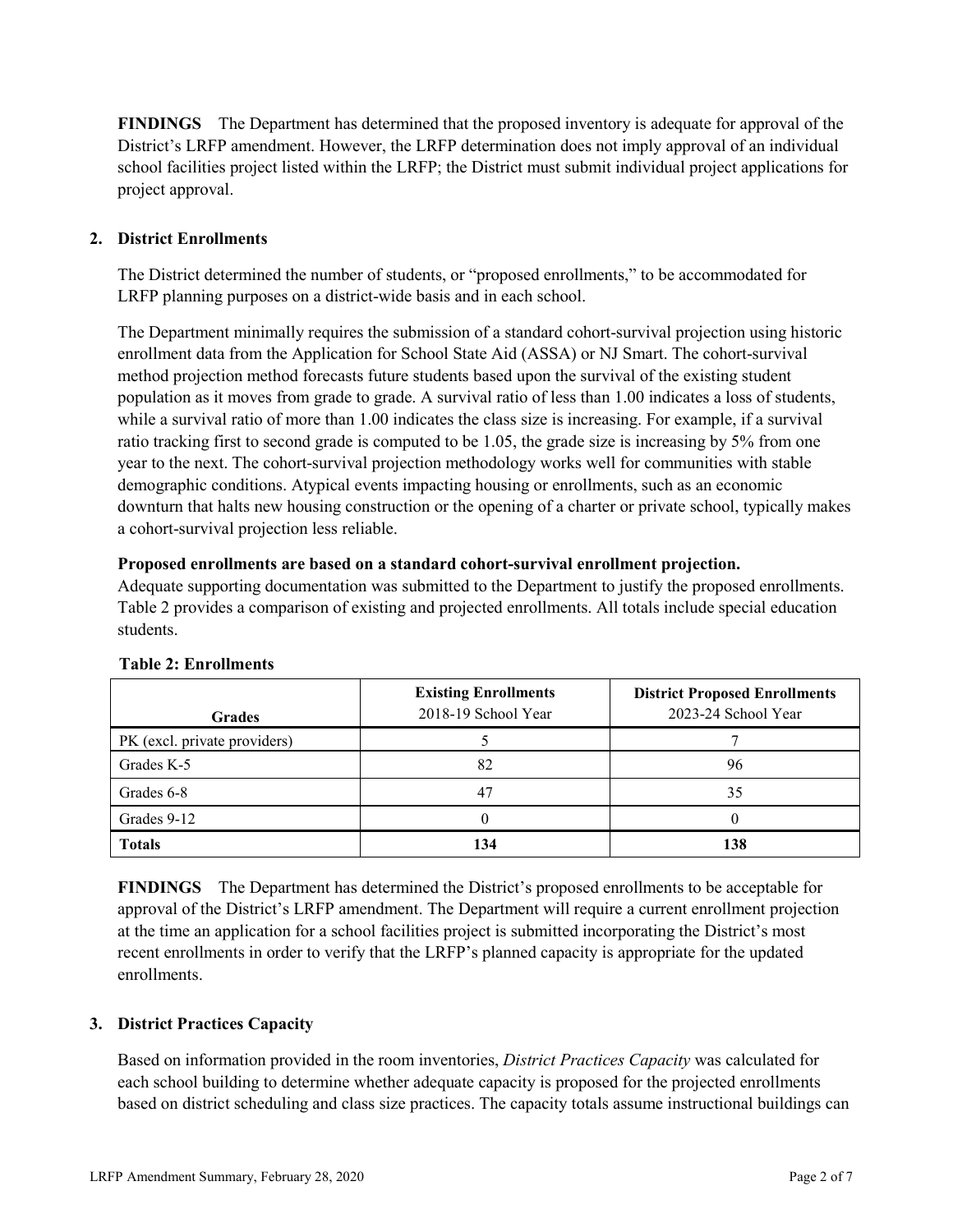be fully utilized regardless of school sending areas, transportation, and other operational issues. The calculations only consider district-owned buildings and long-term leases; short term leases and temporary buildings are excluded. A capacity utilization factor of 90% for classrooms serving grades K-8 and 85% for classrooms serving grades 9-12 is applied in accordance with the FES. No capacity utilization factor is applied to preschool classrooms.

In certain cases, districts may achieve adequate District Practices Capacity to accommodate enrollments but provide inadequate square feet per student in accordance with the FES, resulting in educational adequacy issues and "Unhoused Students." Unhoused students are considered in the "Functional Capacity" calculations used to determine potential State support for school facilities projects and are analyzed in Section 4.

Table 3 provides a summary of proposed enrollments and existing and proposed District-wide capacities. Detailed information can be found in the LRFP website reports titled *FES and District Practices Capacity Report, Existing Rooms Inventory Report, and Proposed Rooms Inventory Report.*

| <b>Grades</b>     | <b>Proposed</b><br><b>Enrollments</b> | <b>Existing</b><br><b>District</b><br><b>Practices</b><br>Capacity | <b>Existing</b><br>Deviation* | <b>Proposed</b><br><b>District</b><br><b>Practices</b><br>Capacity | <b>Proposed</b><br>Deviation* |
|-------------------|---------------------------------------|--------------------------------------------------------------------|-------------------------------|--------------------------------------------------------------------|-------------------------------|
| Elementary (PK-5) | 103                                   | 85.73                                                              | $-17.27$                      | 101.57                                                             | $-1.43$                       |
| Middle $(6-8)$    | 35                                    | 52.87                                                              | 17.87                         | 37.03                                                              | 2.03                          |
| High $(9-12)$     | $\theta$                              | 0.00                                                               | 0.00                          | 0.00                                                               | 0.00                          |
| <b>Totals</b>     | 138                                   | 138.60                                                             | 0.60                          | 138.60                                                             | 0.60                          |

**Table 3: District Practices Capacity Analysis**

*\* Positive numbers signify surplus capacity; negative numbers signify inadequate capacity. Negative values for District Practices capacity are acceptable for approval if proposed enrollments do not exceed 100% capacity utilization.*

Considerations:

- **Based on the proposed enrollments and existing room inventories, the District is projected to have** inadequate capacity for the following grade groups, assuming all school buildings can be fully utilized: n/a
- Adequate justification has been provided by the District if the proposed capacity for a school significantly deviates from the proposed enrollments. Generally, surplus capacity is acceptable for LRFP approval if additional capacity is not proposed through new construction.

**FINDINGS**The Department has determined that proposed District capacity, in accordance with the proposed enrollments, is adequate for approval of the District's LRFP amendment. The Department will require a current enrollment projection at the time an application for a school facilities project is submitted, incorporating the District's most recent Fall Enrollment Report, in order to verify that the LRFP's planned capacity meets the District's updated enrollments.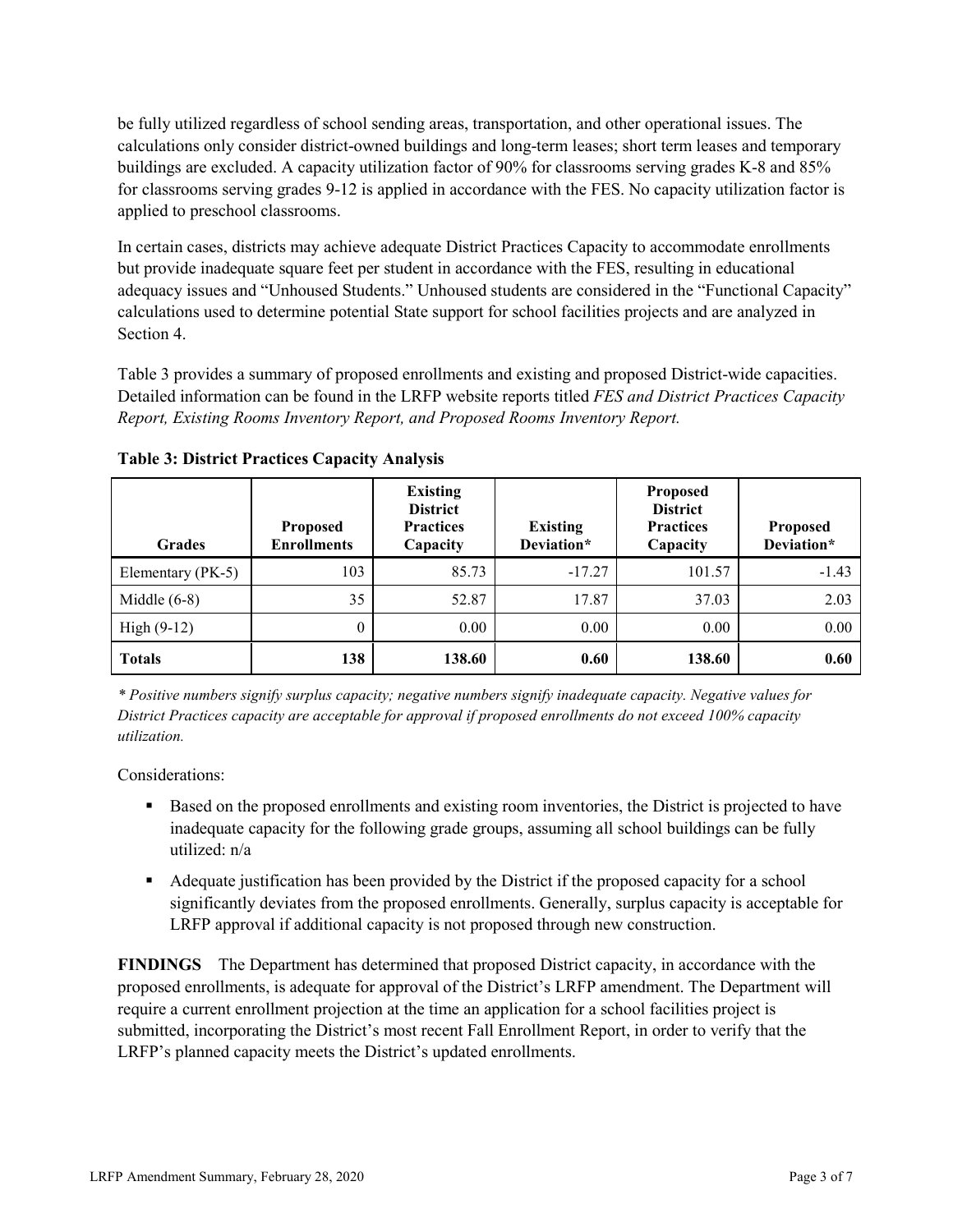### **4. New Construction Funding Eligibility**

*Functional Capacity* was calculated and compared to the proposed enrollments to provide a **preliminary estimate** of Unhoused Students and new construction funding eligibility. **Final determinations will be made at the time of project application approvals.**

*Functional Capacity* is the adjusted gross square footage of a school building *(total gross square feet minus excluded space)* divided by the minimum area allowance per full-time equivalent student for the grade level contained therein. *Unhoused Students* is the number of students projected to be enrolled in the District that exceeds the Functional Capacity of the District's schools pursuant to N.J.A.C. 6A:26-2.2(c). *Excluded Square Feet* includes (1) square footage exceeding the FES for any pre-kindergarten, kindergarten, general education, or self-contained special education classroom; (2) grossing factor square footage *(corridors, stairs, mechanical rooms, etc.)* that exceeds the FES allowance, and (3) square feet proposed to be demolished or discontinued from use. Excluded square feet may be revised during the review process for individual school facilities projects.

Table 4 provides a preliminary assessment of the Functional Capacity, Unhoused Students, and Estimated Maximum Approved Area for Unhoused Students for each FES grade group. The calculations exclude temporary facilities and short-term leased buildings. School buildings proposed for whole or partial demolition or reassignment to a non-school use are excluded from the calculations pending project application review. If a building is proposed to be reassigned to a different school, the square footage is applied to the proposed grades after reassignment. Buildings that are not assigned to a school are excluded from the calculations. In addition, only preschool students eligible for state funding (former ECPA students) are included. Detailed information concerning the calculations can be found in the *Functional Capacity and Unhoused Students Report* and the *Excluded Square Footage Report.*

|                                                | <b>PK/K-5</b> | $6 - 8$  | $9 - 12$ | <b>Total</b> |
|------------------------------------------------|---------------|----------|----------|--------------|
| PK Eligible Students/K-12 Proposed Enrollments | 103           | 35       | $\theta$ |              |
| FES Area Allowance (SF/student)                | 125.00        | 134.00   | 151.00   |              |
| <b>Prior to Completion of Proposed Work:</b>   |               |          |          |              |
| <b>Existing Gross Square Feet</b>              | 28,007        | 10,211   | $\theta$ | 38,218       |
| Adjusted Gross Square Feet                     | 27,720        | 10,106   | $\theta$ | 37,826       |
| <b>Adjusted Functional Capacity</b>            | 217.57        | 79.32    | 0.00     |              |
| <b>Unhoused Students</b>                       | 7.00          | 0.00     | 0.00     |              |
| Est. Max. Area for Unhoused Students           | 875.00        | 0.00     | 0.00     |              |
| <b>After Completion of Proposed Work:</b>      |               |          |          |              |
| Gross Square Feet                              | 28,007        | 10,211   | $\theta$ | 38,218       |
| New Gross Square Feet                          | $\theta$      | $\theta$ | $\Omega$ | $\theta$     |
| Adjusted Gross Square Feet                     | 27,720        | 10,106   | $\Omega$ | 37,826       |
| <b>Functional Capacity</b>                     | 217.57        | 79.32    | 0.00     |              |
| Unhoused Students after Construction           | 7.00          | 0.00     | 0.00     |              |
| Est. Max. Area Remaining                       | 875.00        | 0.00     | 0.00     |              |

#### **Table 4: Estimated Maximum Approved Area for Unhoused Students**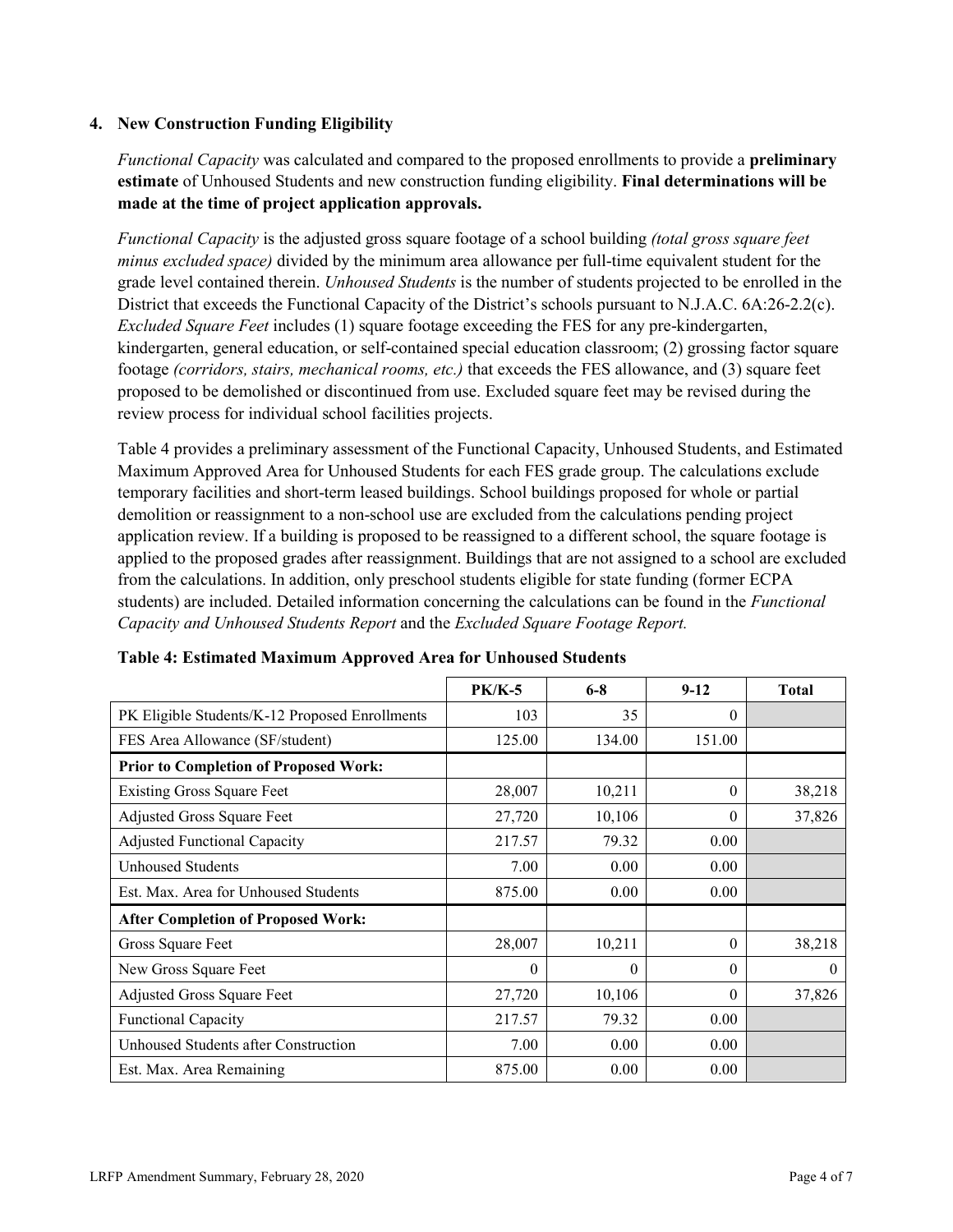Facilities used for non-instructional or non-educational purposes are ineligible for State support under the Act. However, projects for such facilities shall be reviewed by the Department to determine whether they are consistent with the District's LRFP and whether the facility, if it is to house students (full or part time) conforms to educational adequacy requirements. These projects shall conform to all applicable statutes and regulations.

Estimated costs represented in the LRFP by the District are for capital planning purposes only. The estimates are not intended to represent preliminary eligible costs or final eligible costs of approved school facilities projects.

Considerations:

- The District does not have approved projects pending completion, as noted in Section 1, that impact the Functional Capacity calculations.
- The Functional Capacity calculations *exclude* square feet proposed for demolition or discontinuation for the following FES grade groups and school buildings pending a feasibility study and project review: n/a.
- Based on the preliminary assessment, the District has Unhoused Students prior to the completion of proposed work for the following FES grade groups: PK-5.
- New construction is proposed for the following FES grade groups:  $n/a$ .
- **Proposed new construction exceeds the estimated maximum area allowance for Unhoused** Students prior to the completion of the proposed work for the following grade groups:  $n/a$ .
- The District, based on the preliminary LRFP assessment, will not have Unhoused Students after completion of the proposed LRFP work. If the District is projected to have Unhoused Students, adequate justification has been provided to confirm educational adequacy in accordance with Section 6 of this determination.

**FINDINGS** Functional Capacity and Unhoused Students calculated in the LRFP are preliminary estimates. Preliminary Eligible Costs (PEC) and Final Eligible Costs (FEC) will be included in the review process for specific school facilities projects. A feasibility study undertaken by the District is required if building demolition or replacement is proposed per N.J.A.C. 6A:26-2.3(b)(10).

# **5. Proposed Work**

The District assessed program space, capacity, and physical plant deficiencies to determine corrective actions. Capital maintenance, or *"system actions,"* address physical plant deficiencies due to operational, building code, and /or life cycle issues. Inventory changes, or *"inventory actions,*" add, alter, or eliminate sites, site amenities, buildings, and/or rooms.

The Act (N.J.S.A. 18A:7G-7b) provides that all school facilities shall be deemed suitable for rehabilitation unless a pre-construction evaluation undertaken by the District demonstrates to the satisfaction of the Commissioner that the structure might pose a risk to the safety of the occupants even after rehabilitation or that rehabilitation is not cost-effective. Pursuant to N.J.A.C. 6A:26-2.3(b)(10), the Commissioner may identify school facilities for which new construction is proposed in lieu of rehabilitation for which it appears from the information presented that new construction is justified, provided, however, that for such school facilities so identified, the District must submit a feasibility study as part of the application for the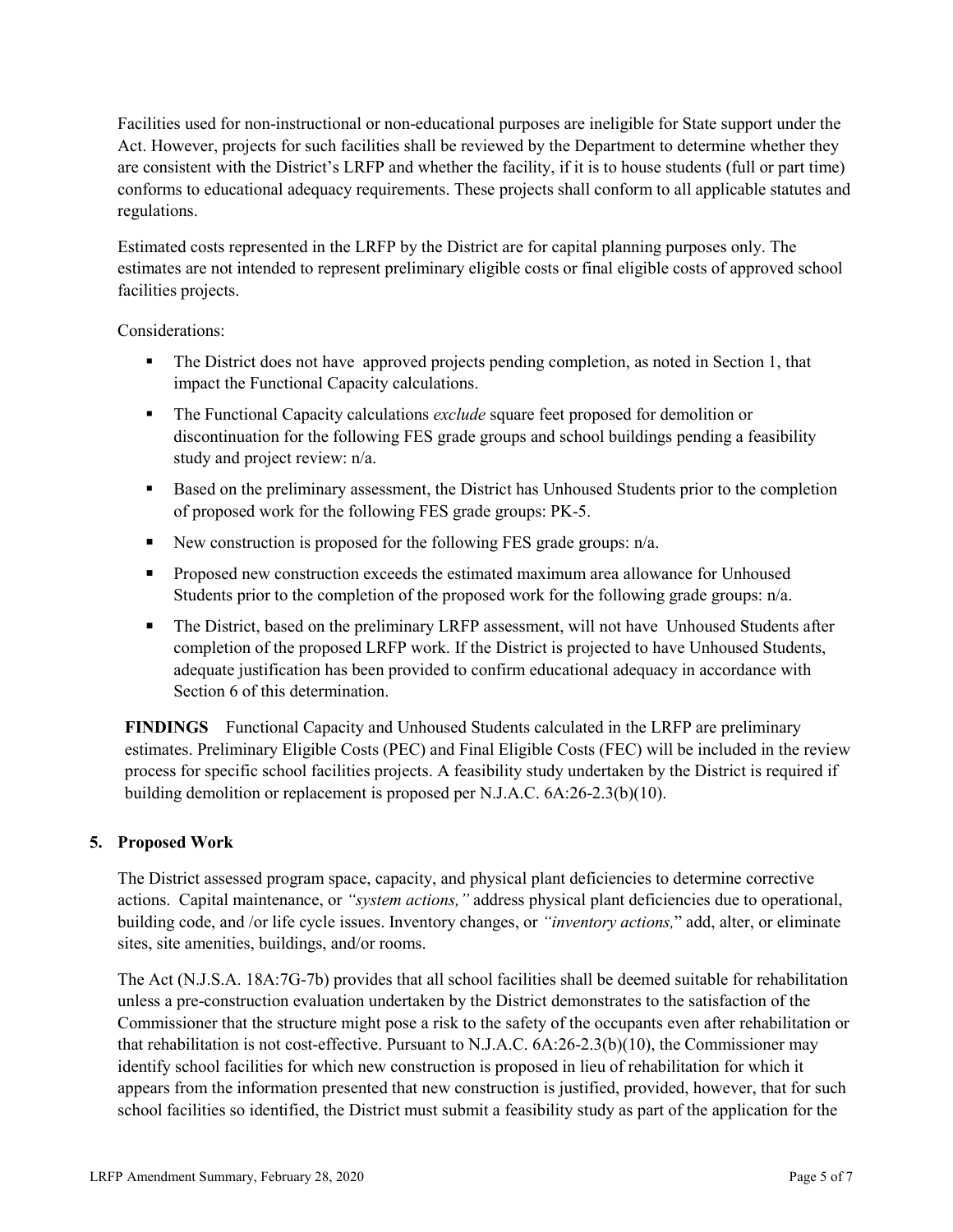specific school facilities project. The cost of each proposed building replacement is compared to the cost of additions or rehabilitation required to eliminate health and safety deficiencies and to achieve the District's programmatic model.

Table 5 lists the scope of work proposed for each school based on the building(s) serving their student population. Proposed inventory changes are described in the LRFP website reports titled *"School Asset Inventory Report and "Proposed Room Inventory Report."* Information concerning proposed systems work, or capital maintenance can be found in the "LRFP Systems Actions Summary Report".

With the completion of the proposed work, the following schools are proposed to be eliminated: n/a; the following schools are proposed to be added: n/a.

| <b>Proposed Scope of Work</b>                                                                  | <b>Applicable Schools</b>  |
|------------------------------------------------------------------------------------------------|----------------------------|
| Renovation only (no new construction)                                                          |                            |
| System actions only (no inventory actions)                                                     | Hope Township School (050) |
| Existing inventory actions only (no systems actions)                                           | n/a                        |
| Systems and inventory changes                                                                  | n/a                        |
| <b>New construction</b>                                                                        |                            |
| Building addition only (no systems or existing inventory actions)                              | n/a                        |
| Renovation and building addition (system, existing inventory,<br>and new construction actions) | n/a                        |
| New building on existing site                                                                  | n/a                        |
| New building on new or expanded site                                                           | n/a                        |
| Site and building disposal (in addition to above scopes)                                       |                            |
| Partial building demolition                                                                    | n/a                        |
| Whole building demolition                                                                      | n/a                        |
| Site and building disposal or discontinuation of use                                           | n/a                        |

**Table 5. School Building Scope of Work**

**FINDINGS** The Department has determined that the proposed work is adequate for approval of the District's LRFP amendment. However, Department approval of proposed work in the LRFP does not imply the District may proceed with a school facilities project. The District must submit individual project applications with cost estimates for Department project approval. Both school facilities project approval and other capital project review require consistency with the District's approved LRFP.

#### **6. Proposed Room Inventories and the Facilities Efficiency Standards**

The District's proposed school buildings were evaluated to assess general educational adequacy in terms of compliance with the FES area allowance pursuant to N.J.A.C. 6A:26-2.2 and 2.3.

District schools proposed to provide less square feet per student than the FES after the completion of proposed work as indicated in Table 5 are as follows: n/a

**FINDINGS** The Department has determined that the District's proposed room inventories are adequate for LRFP approval. If school(s) are proposed to provide less square feet per student than the FES area allowance, the District has provided justification indicating that the educational adequacy of the facility